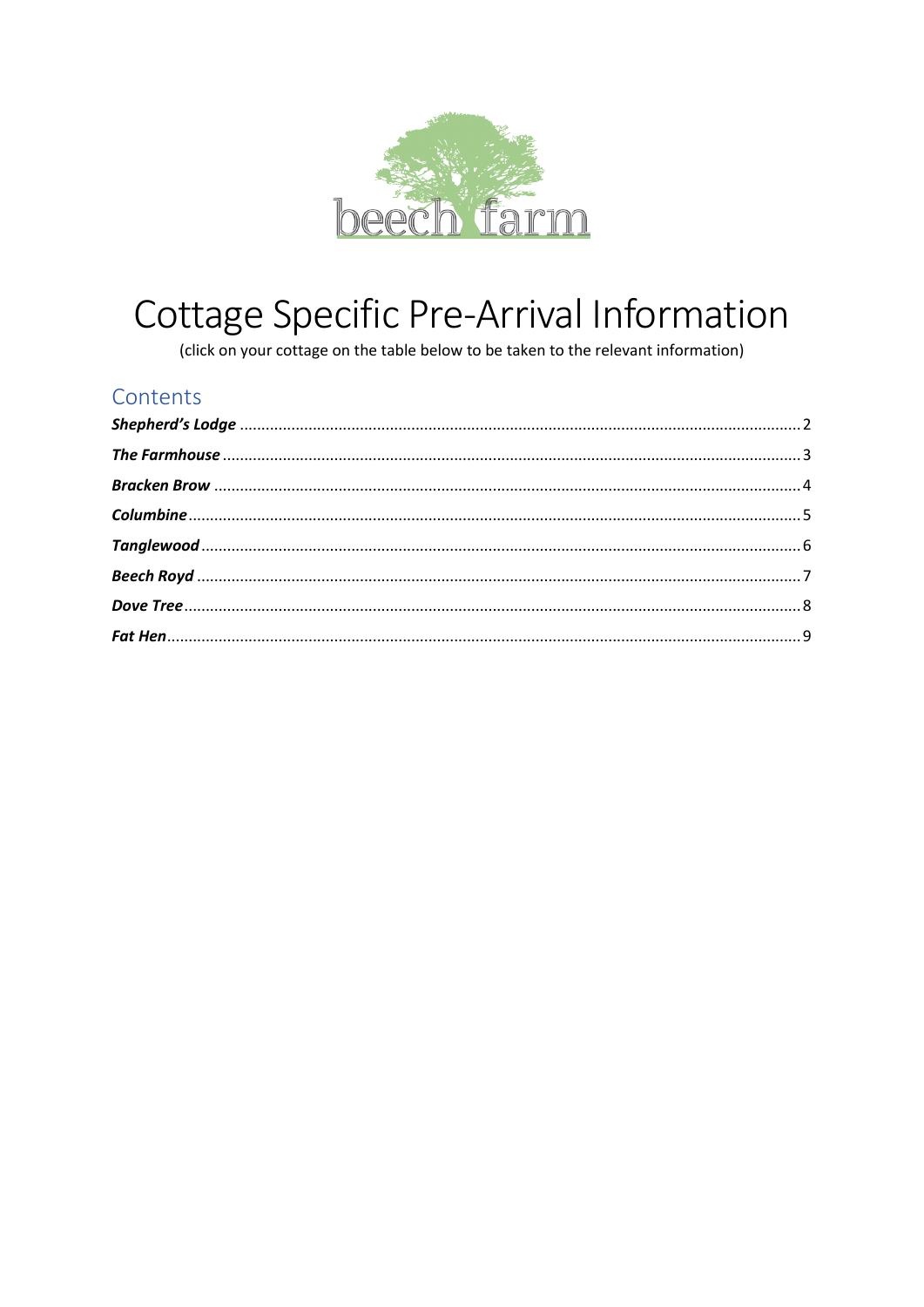# <span id="page-1-0"></span>*Shepherd's Lodge*

- Heating: The thermostat for the cottage is located in the snug room, on the right-hand side when you enter the room. It is timed to be on between 6am and 11pm. Turn this up if you want the house warmer, turn this down if you want it cooler. You do not need to do anything to get hot water.
- Electrics: The fuse board is located in the kitchen on the right-hand side when you enter the property.
- Keys: Two sets for the property (including one for the playroom), and a separate one for the pool will be hung up inside the kitchen door.
- Parking: Please park at the end of the courtyard on either side (the EV charging points are on the left next to the entrance to the playground).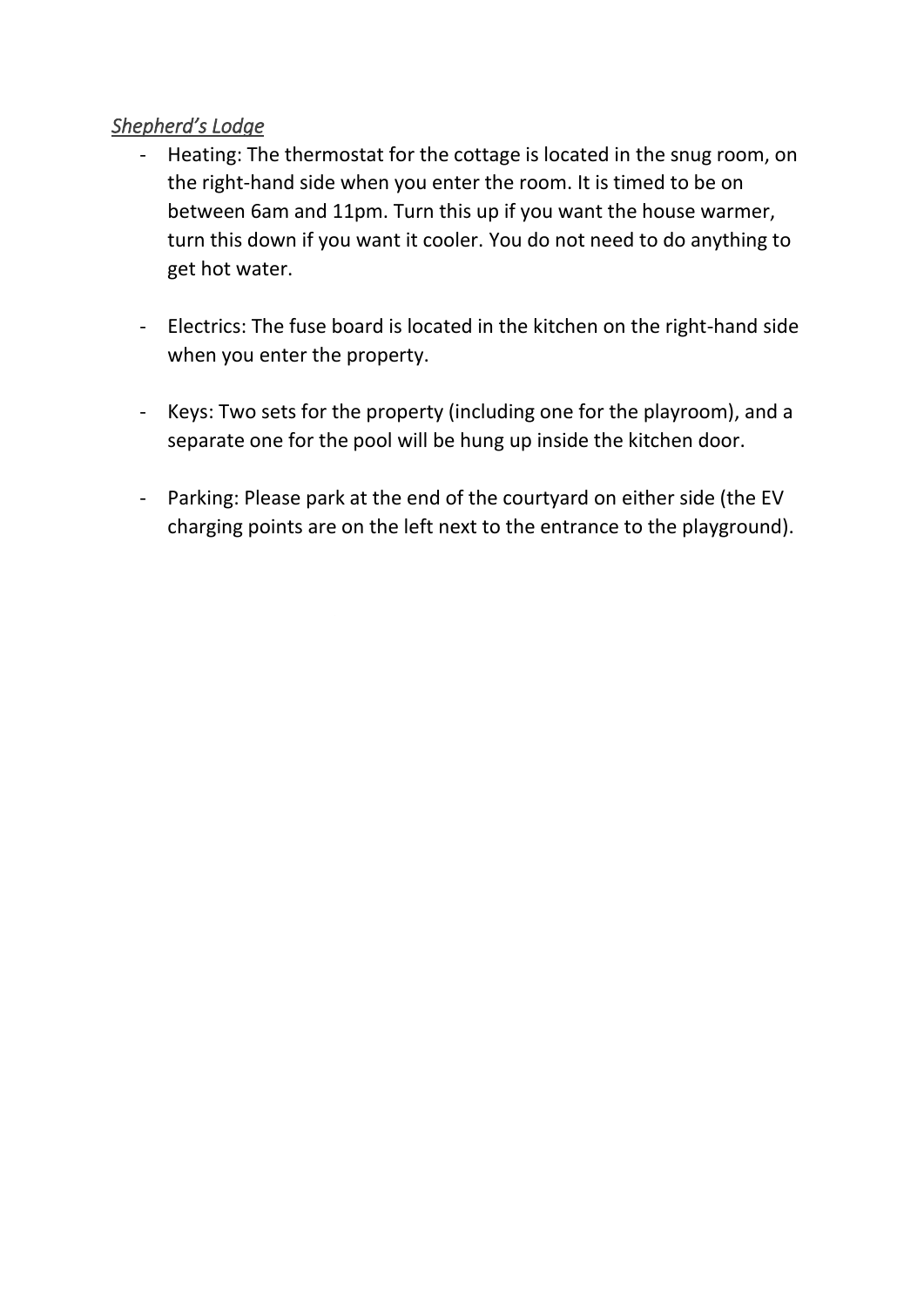# <span id="page-2-0"></span>*The Farmhouse*

- Heating: There are two thermostats. One is located in the hall (which controls downstairs) and the other is located on the first floor landing (which controls the first and second floor).The heating is timed to be on between 6am and 11pm. Turn these up if you want the house warmer, turn these down if you want it cooler.
- Electrics: The fuse board is located in the conservatory on the left-hand side when you enter the property.
- Keys: Two sets for the property (including one for the playroom), and a separate one for the pool will be hung up inside the kitchen door.
- Parking: There are two spaces outside the office reserved for The Farmhouse. It is easier to reverse in and drive out. If you have more than two cars, please park additional vehicles at the end of the courtyard on either side (the EV charging points are on the left next to the entrance to the playground).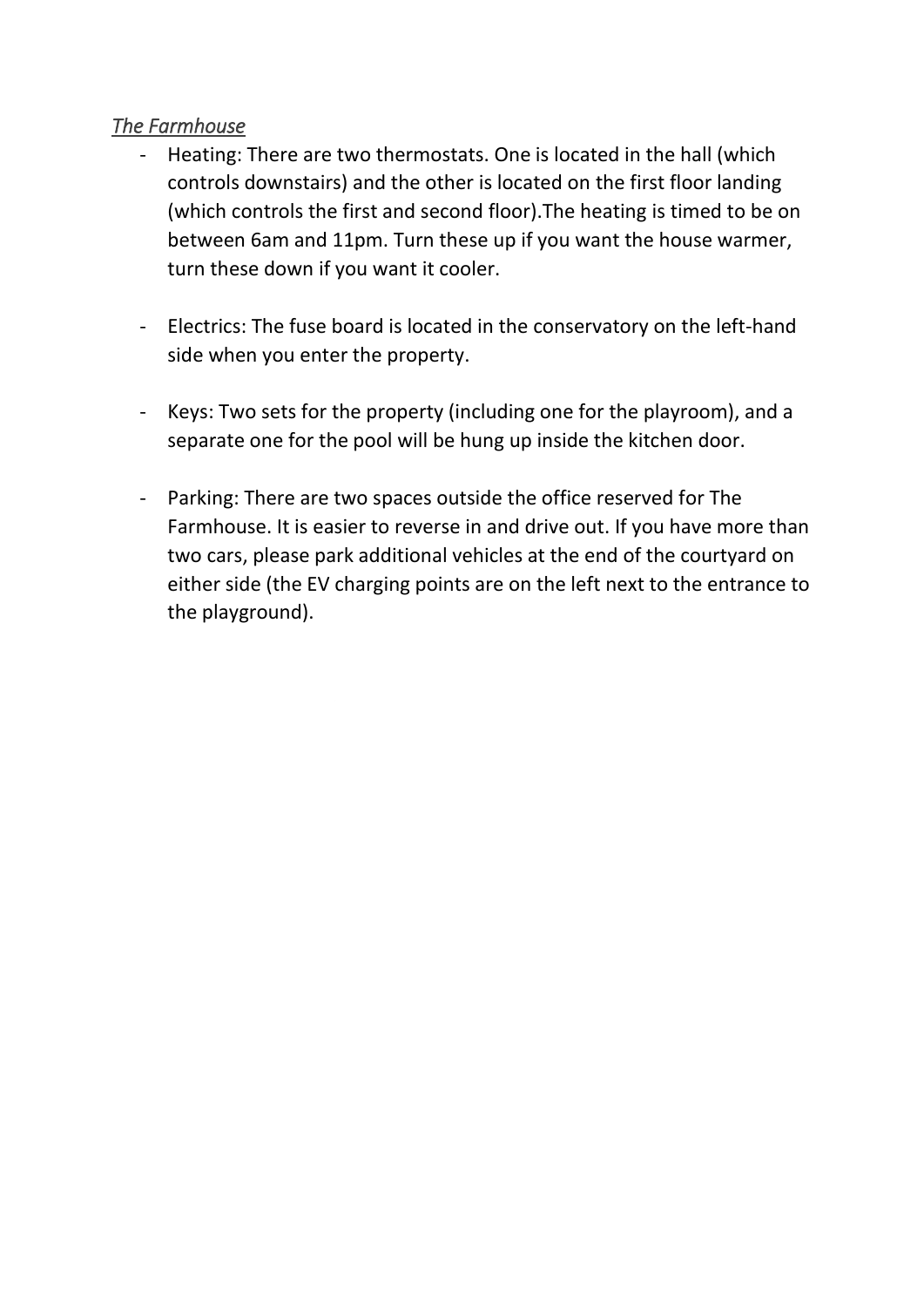#### <span id="page-3-0"></span>*Bracken Brow*

- Heating: The thermostat for the cottage is located in the hall, on the lefthand side when you enter the property. It is timed to be on between 6am and 11pm. Turn this up if you want the house warmer, turn this down if you want it cooler.
- Electrics: The fuse board is located in the cupboard underneath the lounge window.
- Keys: A set of keys for the property (including one for the playroom), and a separate one for the pool will be hung up inside the front door.
- Parking: Please park at the end of the courtyard on either side (the EV charging points are on the left next to the entrance to the playground).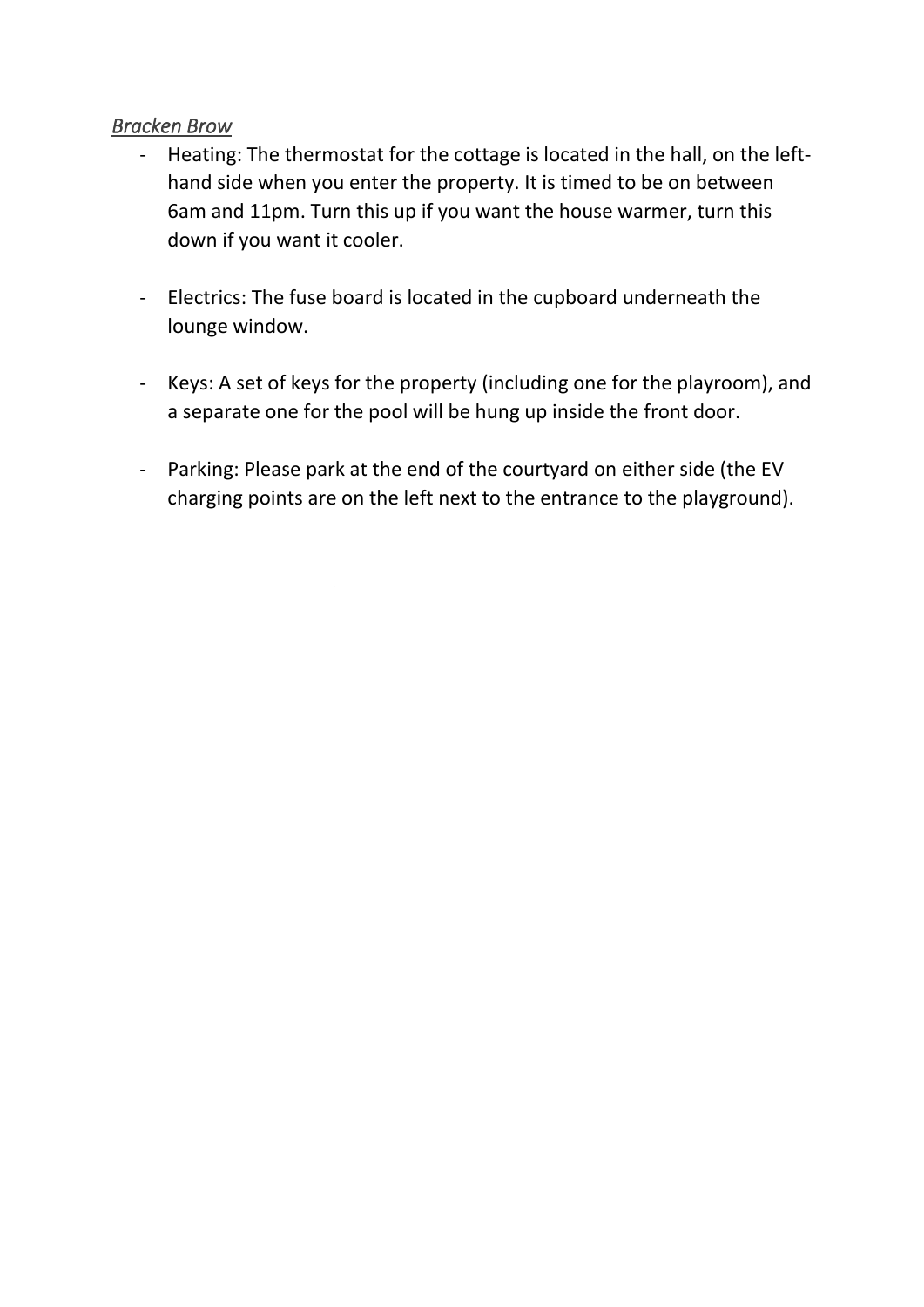## <span id="page-4-0"></span>*Columbine*

- Heating: The thermostat for the cottage is located in hall outside the downstairs cloakroom. It is timed to be on between 6am and 11pm. Turn this up if you want the house warmer, turn this down if you want it cooler.
- Electrics: The fuse board is located in the cupboard underneath the stairs.
- Keys: A set of keys for the property (including one for the playroom), and a separate one for the pool will be hung up inside the front door.
- Parking: Please park at the end of the courtyard on either side (the EV charging points are on the left next to the entrance to the playground).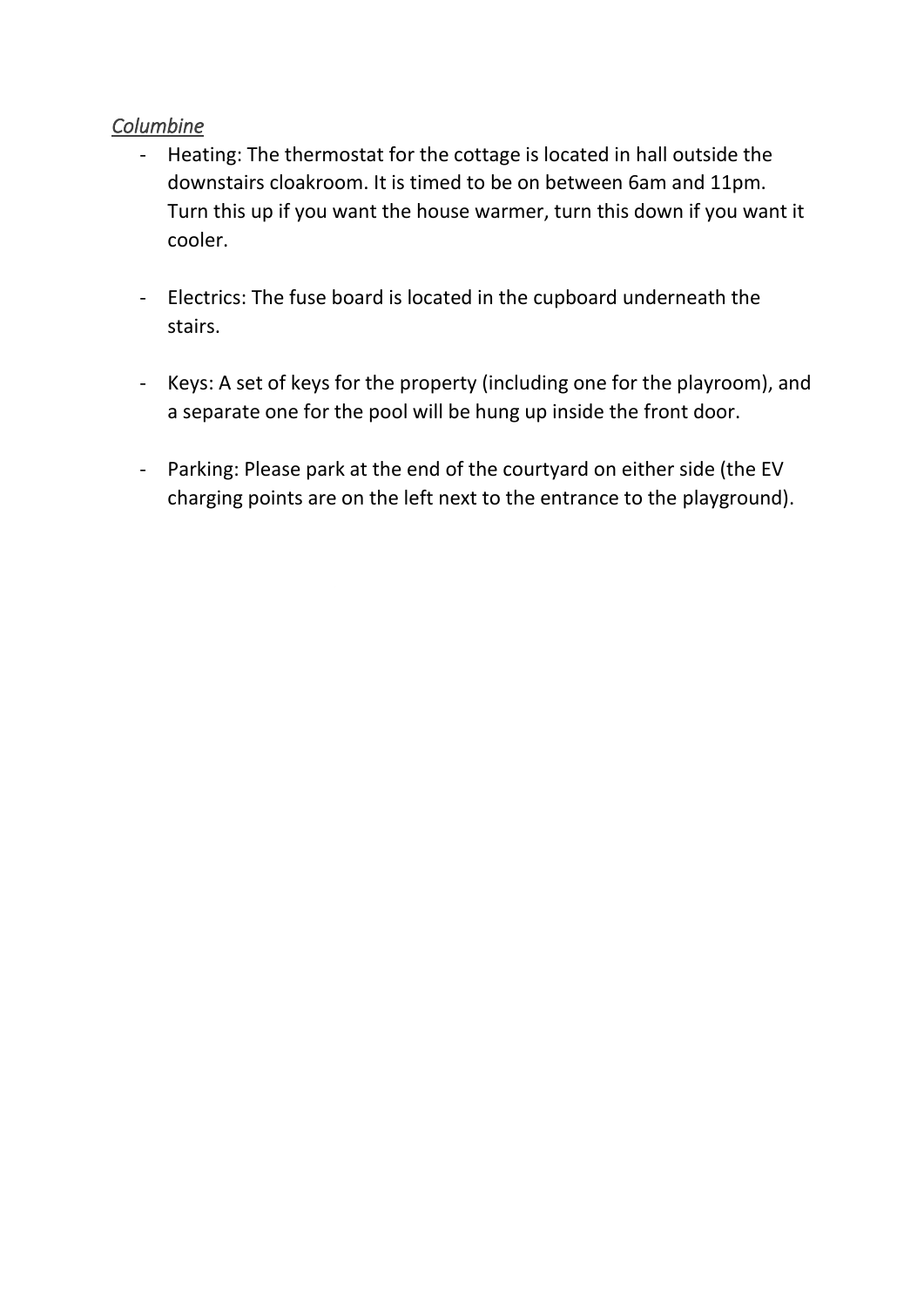# <span id="page-5-0"></span>*Tanglewood*

- Heating: The thermostat for the cottage is located in the hall, on the right-hand side. It is timed to be on between 6am and 11pm. Turn this up if you want the house warmer, turn this down if you want it cooler.
- Electrics: The fuse board is located in the kitchen in the cupboard on the right-hand side when you enter the property.
- Keys: A set of keys for the property (including one for the playroom), and a separate one for the pool will be hung up inside the front door.#
- Parking: Please park at the end of the courtyard on either side (the EV charging points are on the left next to the entrance to the playground).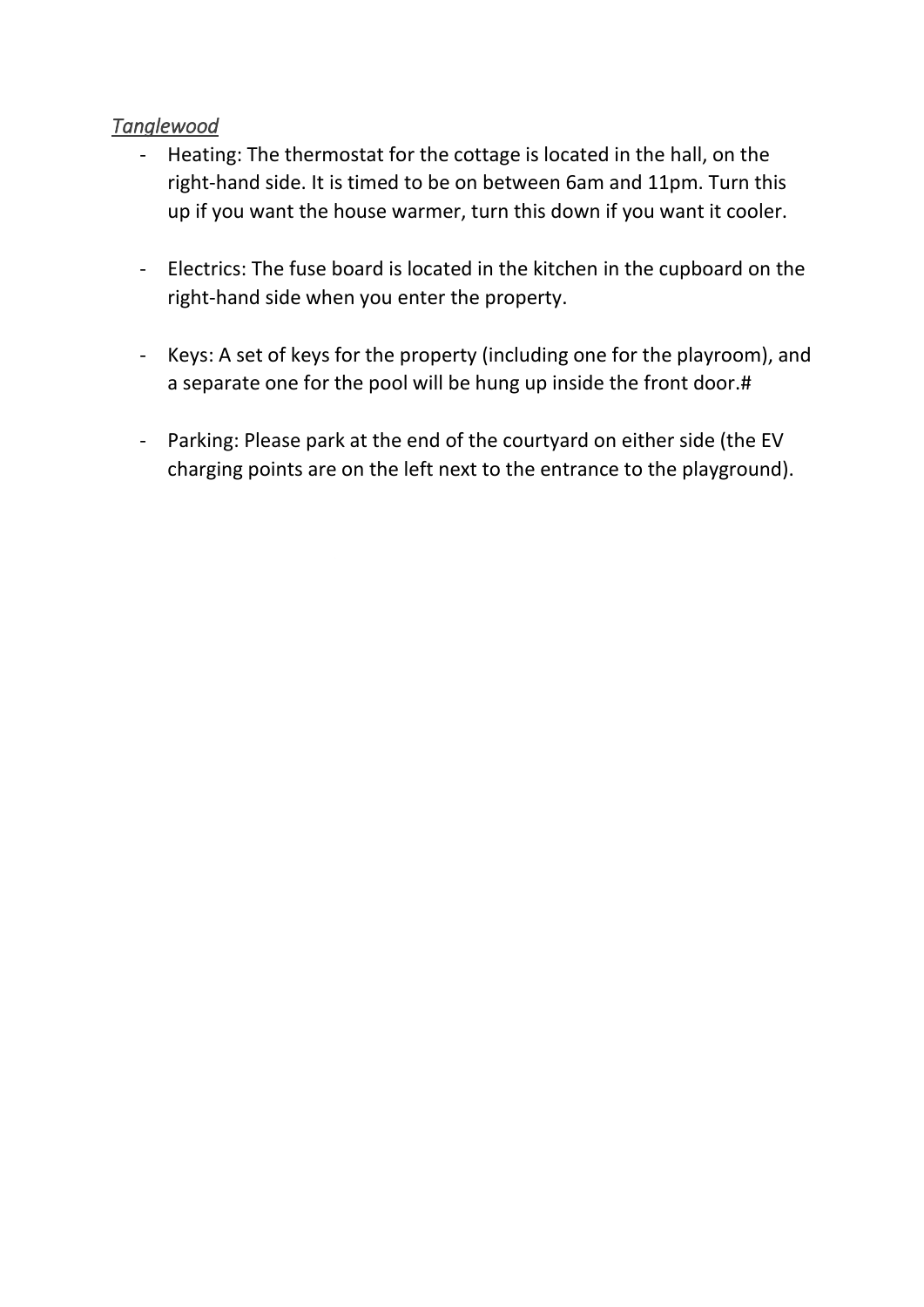# <span id="page-6-0"></span>*Beech Royd*

- Heating: The thermostat for the cottage is located on the first floor landing outside the bathroom. It is timed to be on between 6am and 11pm. Turn this up if you want the house warmer, turn this down if you want it cooler.
- Electrics: The fuse board is located in the kitchen behind the dishwasher.
- Keys: A set of keys for the property (including one for the playroom), and a separate one for the pool will be hung up inside the front door.
- Parking: Please park at the end of the courtyard on either side (the EV charging points are on the left next to the entrance to the playground).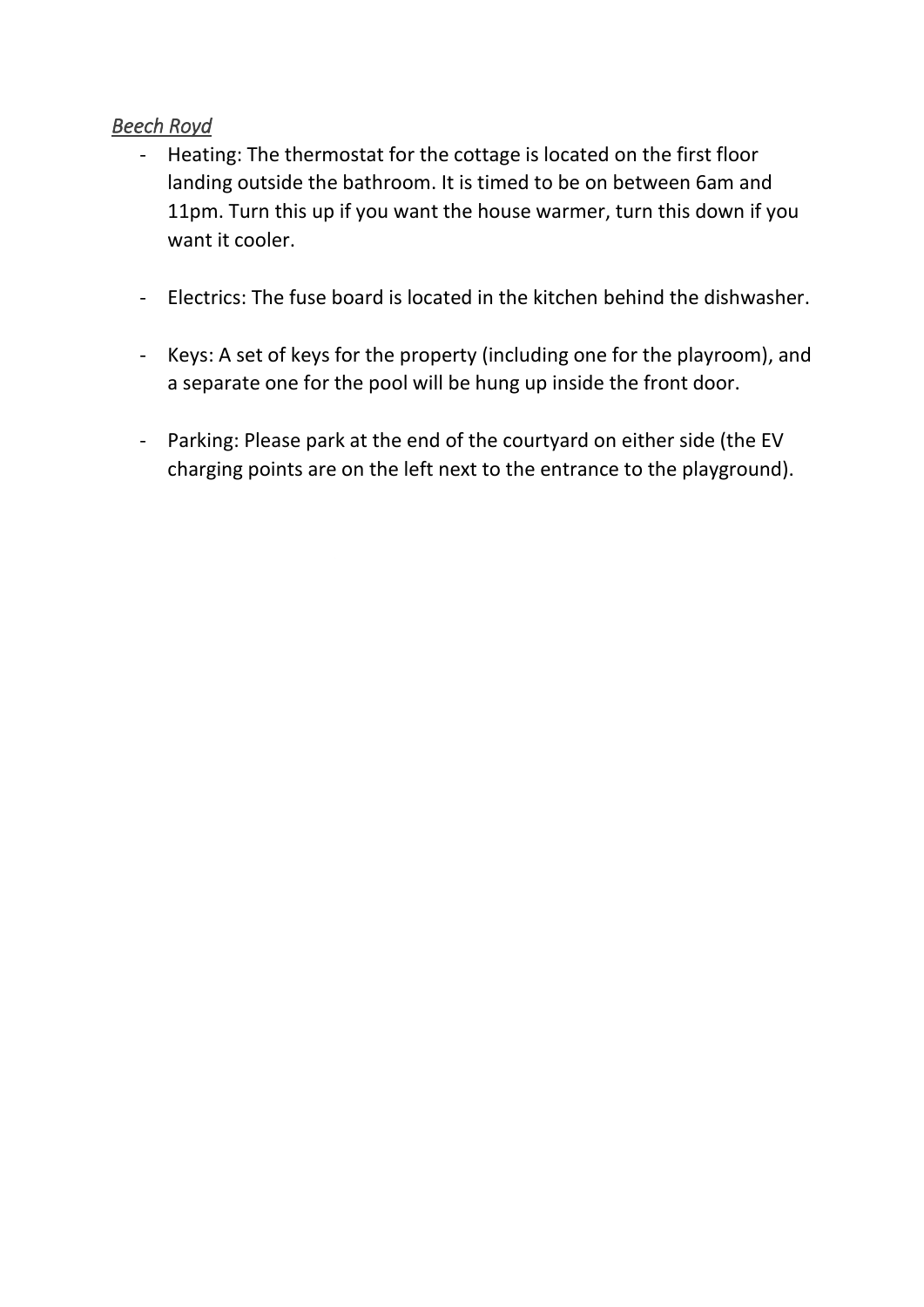#### <span id="page-7-0"></span>*Dove Tree*

- Heating: The thermostat for the cottage is located in entrance lobby. It is timed to be on between 6am and 11pm. Turn this up if you want the house warmer, turn this down if you want it cooler.
- Electrics: The fuse board is located in the next door guest laundry/ honesty shop, to the left of the window.
- Keys: A set of keys for the property (including one for the playroom), and a separate one for the pool will be hung up inside the front door.
- Parking: The first space on the right-hand side just past Dove Tree cottage is reserved for this cottage (the EV charging points are on the left next to the entrance to the playground).